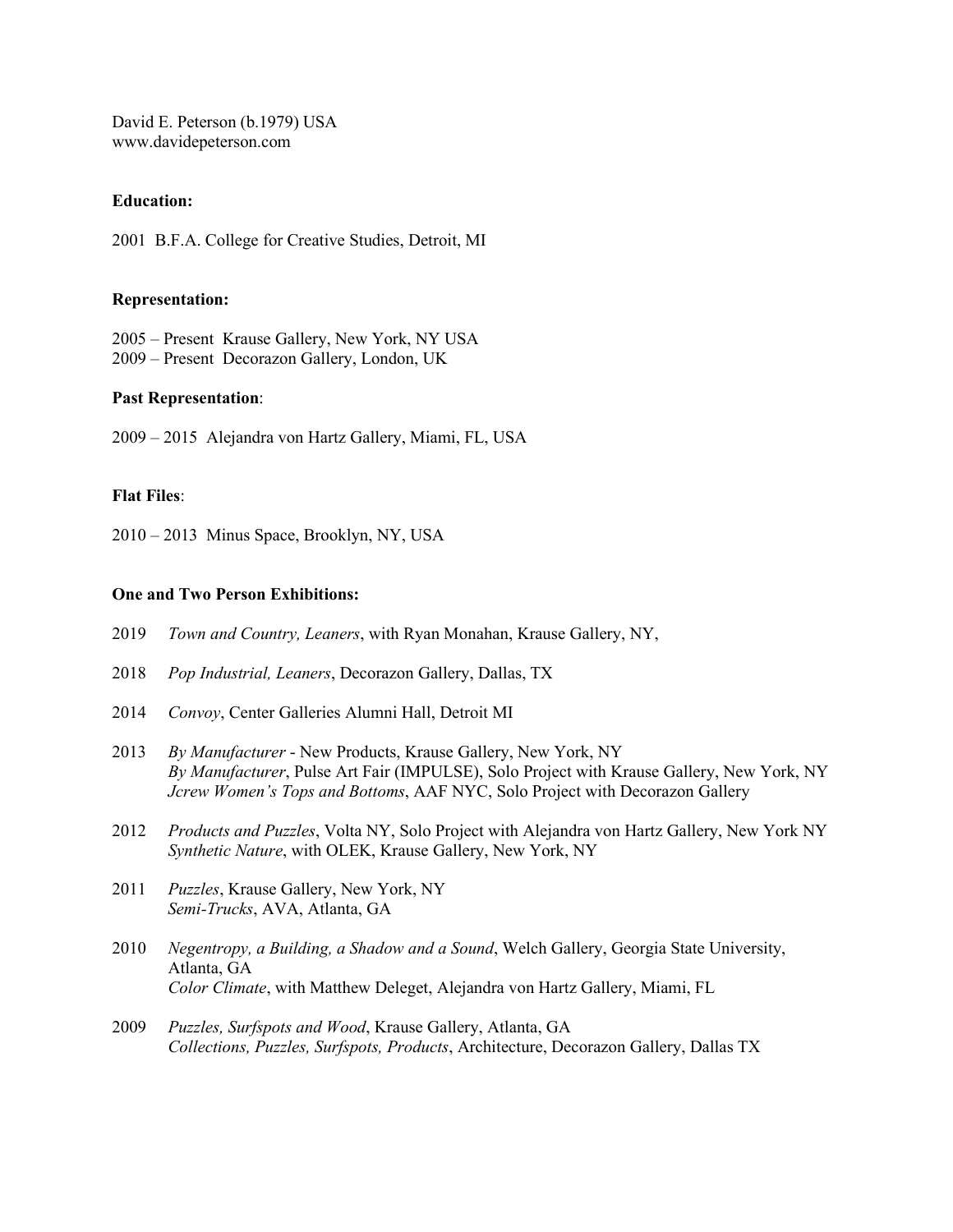- 2008 *Product Placement*, Krause Gallery, Atlanta, GA *Nature and Geometry*, , Definition Gallery, Baltimore MD
- 2007 *Lines, Scapes, and Wood*, Krause Gallery, Atlanta, GA
- 2006 *Observations Collected*, Krause Gallery, Atlanta, GA,
- 2005 *Smears*, with David Horner, Krause Gallery, Atlanta, GA
- 2003 *Cracklenite*, Sound Composition, WCBN 88.3, Ann Arbor MI

#### **Group Exhibitions:**

- 2022 *Emerging to Established (Winter*), Krause Gallery, New York, NY *23rd Annual Art Papers Auction*, Atlanta, GA
- 2021 *Emerging to Established (Summer)*, Krause Gallery, New York, NY *Emerging to Established (Winter)*, Krause Gallery, New York, NY *22nd Annual Art Papers Auction*, Atlanta, GA
- 2020 *Emerging to Established (Summer)*, Krause Gallery, New York, NY *Online Auction to support Black Lives Matter*, Krause Gallery, New York, NY *21st Annual Art Papers Auction*, Atlanta, GA
- 2019 *AAF NYC with Krause Gallery*, New York, NY *20th Annual Art Papers Auction*, Atlanta, GA
- 2018 *37th Annual Detroit International Wine Auction*, Detroit, MI *AAF NYC*, with Decorazon Gallery, New York, NY *Conjuncture*, Decorazon Gallery, Dallas TX *Emerging to Established (Summer)*, Krause Gallery, New York, NY *The Art of Architecture*, Sparetime Gallery, Portfolio Center, Atlanta, GA *Black Box Cards* at Saarlandisches Kunstlerhaus, Saabrucken, Germany *reVIEW*, Center Galleries, Detroit, MI *Repurposed*, Gallery Walk at Terminus, Atlanta, GA *19th Annual Art Papers Auction*, Atlanta, GA *The London Art Fair*, with Decorazon Gallery, London UK *Emerging to Established (Winter)*, Krause Gallery, New York, NY
- 2017 *36th Annual Detroit International Wine Auction*, Detroit, MI *AAF Stockholm*, with Decorazon Gallery, Stockholm, Sweden *AAF NYC*, with Decorazon Gallery, New York, NY *Black Box Cards* at Faux Mouvement Centre d'Art Contemporain, Metz, France *AAF Hampstead*, with Decorazon Gallery, London, UK *18th Annual Art Papers Auction*, Atlanta, GA *Art Palm Springs, Leaners*, with Decorazon Gallery, Palm Springs, CA *The London Art Fair*, with Decorazon Gallery, London UK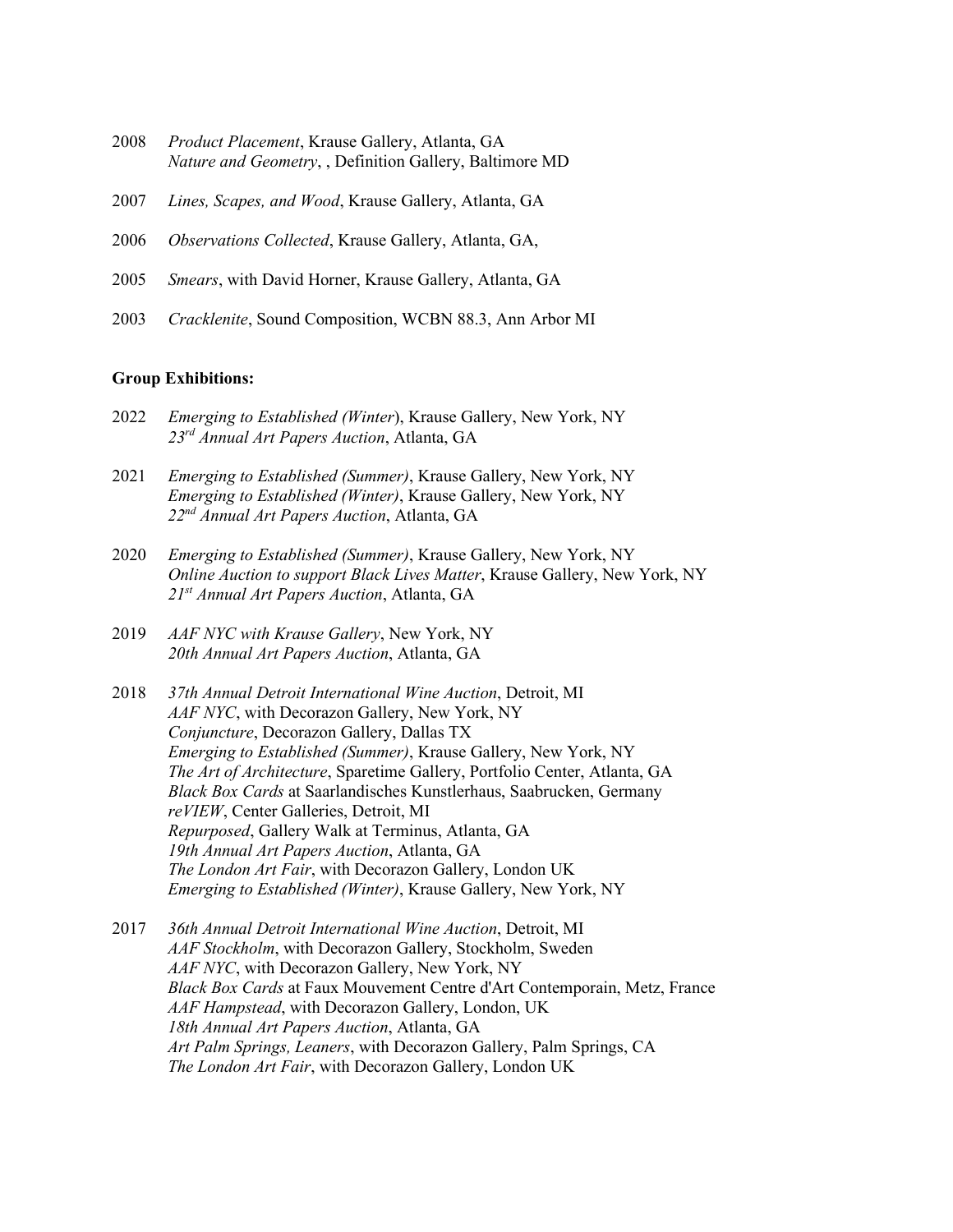- 2016 *AAF Battersea*, with Decorazon Gallery, London, UK *35th Annual Detroit International Wine Auction*, Detroit, MI *AAF Stockholm*, with Decorazon Gallery, Stockholm, Sweden *AAF Seoul*, with Decorazon Gallery, Seoul, South Korea *AAF NYC*, with Decorazon Gallery, New York, NY *Tree House Masters*, Animal Planet, Fayetteville GA *17th Annual Art Papers Auction*, Atlanta, GA *The London Art Fair*, with Decorazon Gallery, London, UK
- 2015 *AAF Battersea*, with Decorazon Gallery, London, UK *Texas Contemporary*, with Decorazon Gallery, Houston, TX *AAF Seoul*, with Decorazon Gallery, Seoul, South Korea  *AAF NYC*, with Decorazon Gallery, New York, NY *AAF Singapore*, with Decorazon Gallery, Singapore  *Past to Present*, Krause Gallery, New York, NY *16th Annual Art Papers Auction*, Atlanta, GA *The London Art Fair*, with Decorazon Gallery, London UK
- 2014 *SCOPE Miami*, with Decorazon Gallery, Miami, FL *AAF Battersea*, with Decorazon Gallery, London UK *Emerging to Established*, Krause Gallery, New York, NY *AAF Hong Kong*, with Decorazon Gallery *15th Annual Art Papers Auction*, Atlanta, GA
- 2013 *Love for Leni Auction*, New York, NY *Computers for Youth Auction*, Atlanta, GA  *Emerging and Established*, Krause Gallery, New York, NY *A Language Beyond Form*, Alejandra von Hartz Gallery, Miami, FL *14th Annual Art Papers Auction*, Atlanta, GA
- 2012 *REGROUP*, Krause Gallery, New York, NY *25cm x 25cm*, Paris, France *AAF Battersea*, with Decorazon Gallery, London, UK *7th Annual Marcus Autism Center Show*, Poem 88, Atlanta, GA *Self Portrait - Outside of the Box*, Krause Gallery, New York, NY *AAF NYC* with Decorazon Gallery, New York, NY *Gridlist*, Allegra La Viola, New York, NY *Emerging to Established*, Krause Gallery, New York, NY *AAF Brussels*, with Decorazon Gallery, Brussels Belgium *Gridlist*, Center Galleries, Detroit, MI *13th Annual Art Papers Auction*, Atlanta, GA
- 2011 *Pretty Little Things*, Swann Coach House Gallery, Atlanta, GA *AMLP: Photomobile*, iam8bit , Los Angeles, CA *AMLP: Photomobile*, Studio 12 Gallery, Denver. CO *AMLP: Photomobile*, Monroe Community College, Mercer Gallery, Rochester, NY *AMLP: Photomobile*, Gallery 44, Toronto, Canada *7th Anniversary Exhibition*, Krause Gallery, New York, NY  *AAF Hampstead*, with Decorazon Gallery, London, UK *AAF NYC*, with Krause Gallery, New York, NY *5th Anniversary Exhibition*, Like the Spice Gallery, Brooklyn, NY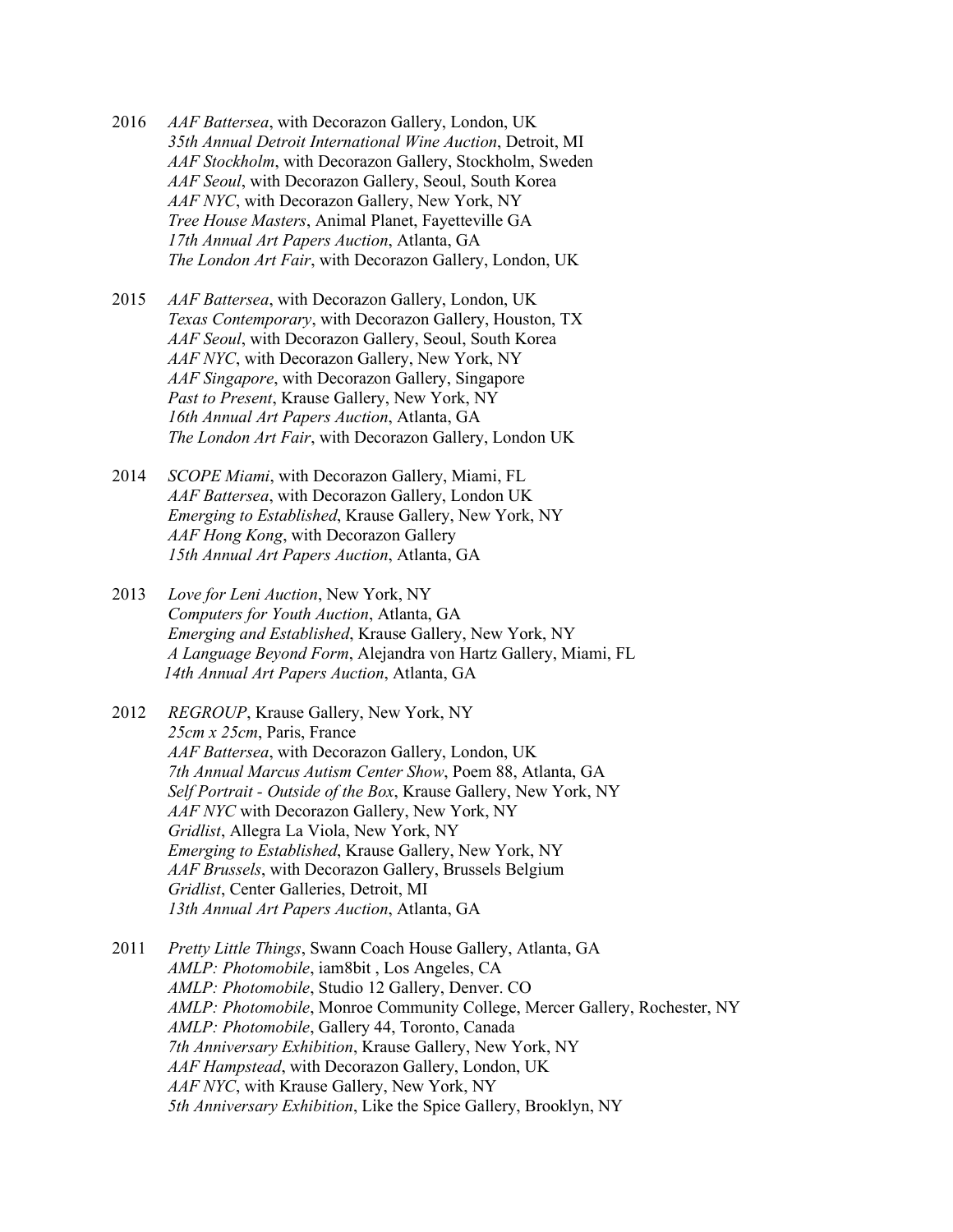*AMLP: Photomobile*, Brooklyn Art Library, Brooklyn, NY *6th Annual Marcus Autism Center Show*, Astolfi Fine Art, Atlanta, GA *Summer Salon*, Krause Gallery, New York, NY *ABSTRACTIONS*, Elder Gallery, Charlotte, NC *Tridimensional*, Alejandra von Hartz Gallery, Miami, FL, *ArteBA*, with Alejandra von Hartz Gallery, Buenos Aires, Argentina *AAF NYC*, with Krause Gallery  *SUITE Art Fair*, Belmont Hotel, with Decorazon Gallery, Dallas, TX *12th Annual Art Papers Auction*, Atlanta, GA  *Shadows & Volume*, Miami International Art Fair, with Alejandra von Hartz Gallery, Miami, FL *Bring It*, Texas Tech University, Landmark Galleries, Lubbock, TX

2010 *LTK Auction*, with Alejandra von Hartz Gallery, Miami, FL  *Aqua Hotel Art Fair*, with Decorazon Gallery, Miami, FL *Small Works*, Krause Gallery, New York, NY *Formal: A Dirty Word?*, Like the Spice Gallery, Brooklyn NY *Inaugural Opening*, Krause Gallery, New York, NY *Computers for Youth Auction*, Atlanta, GA *New York Ballet Auction*, New York, NY *5th Annual Marcus Autism Center Show*, Atlanta, GA *Art Santa Fe*, with Decorazon Gallery Sante Fe, NM *The Wonder Years*, Decorazon Gallery, Dallas, TX *AAF NYC*, with Krause Gallery, New York, NY *AAF NYC*, with Decorazon Gallery, New York, NY *CDC Museum*, Installation with Marcus Autism Center, Atlanta, GA *Contemporary Art Fair*, with Decorazon Gallery at the Fairmount Hotel, Dallas, TX *11th Annual Art Papers Auction*, Atlanta, GA, *reVIEW, Center Galleries*, Detroit, MI *Miami International Art Fair*, with Alejandra von Hartz Gallery, Miami, FL *New Decade*, Krause Gallery, Atlanta, GA

2009 *Small Works*, Krause Gallery, Atlanta GA *Aqua Wynwood*, Miami, FL, with Krause Gallery *10,000 People Project*, Art House Co-op, Atlanta, GA, *Reverse Collecting*, Krause Gallery, Atlanta, GA, *LE FLASH*, Atlanta, GA *Open Art Fair*, with Envie d' Art, Utrecht Netherlands, *The Birdhouse Social*, Architecture for Humanity, Atlanta, GA, *4th Annual Marcus Autism Center Show*, Krause Gallery, Atlanta, GA, *Art Santa Fe*, with Decorazon Gallery, Santa Fe, NM *AAF Paris,* with Envie d' Art, Paris, France *Pavilahao 28*, with Atelier EA+ Gallery, Lisbon, Portugal *5 Year Anniversary Show*, Krause Gallery, Atlanta, GA, *AAF NYC*, with Krause Gallery, New York, NY  *Fountain Art Fair*, with Definition Gallery, New York, NY *10th Annual Art Papers Auction*, Atlanta, GA *Black and White Show*, Krause Gallery, Atlanta, GA

2008 *Small Drawing Show*, Center Galleries, Detroit, MI  *Connections*, Curated by Mark Sengbusch, Chicago IL *Small Works*, Krause Gallery, Atlanta, GA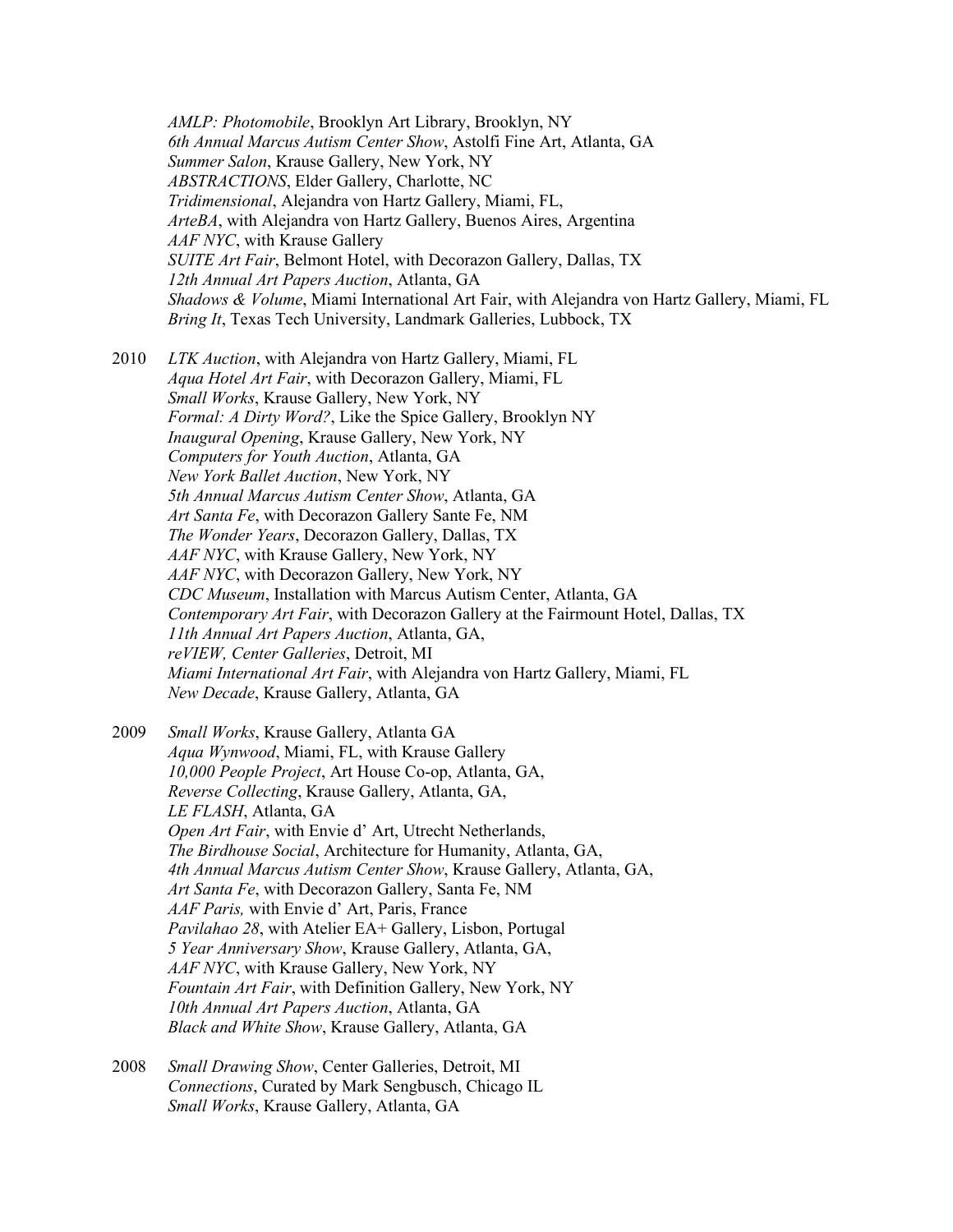*3rd Annual Marcus Autism Center Show*, Krause Gallery, Atlanta, GA *AAF NYC*, with Krause Gallery, New York, NY *The Big Finish*, High Museum of Art, Atlanta, GA, *9th Annual Art Papers Auction*, Atlanta, GA *Collaboration Show*, Krause Gallery, Atlanta, GA,

- 2007 *Small Works*, Krause Gallery, Atlanta, GA, *2nd Annual Marcus Autism Center Show*, Krause Gallery, Atlanta, GA *Minimal Works*, Philadelphia, PA *8th Annual Art Papers Auction*, Atlanta, GA
- 2006 *Marcus Autism Center Show*, Krause Gallery, Atlanta, GA, *7th Annual Art Papers Auction*, Atlanta, GA
- 2005 *PinUp Show*, Museum of Contemporary Art, GA, Atlanta, GA *Self Portrait Show*, Krause Gallery, Atlanta, GA *6th Annual Art Papers Auction*, Atlanta, GA *Extreme Home Makeover*, ABC Episode #215, Lake City, GA
- 2004 *PinUp Show*, Museum of Contemporary Art, GA, Atlanta, GA *BeOriginal Gallery*, Atlanta, GA *Salon of Sensations*, The B-Complex, Atlanta, GA
- *2003 Down Stream Film Festival*, Best of Show, Decatur, GA *Faculty Show*, Ann Arbor Art Center, Ann Arbor, MI Cracklenite, Sound Composition, WCBN 88.3, Ann Arbor MI *International Electronic Music Composition Competition*, 4 Minute Sound Composition Awarded Most Experimental, 555 Gallery, Ann Arbor, MI *VERSION 3 Festival, Beige World Cassette Jockey Championship*, Museum of Contemporary Art, Chicago, IL,  *2nd Annual International Film Festival*, Best of Show, Permanent Collection, Museum of New Art, Detroit, MI
- 2002 *Visionary States and the Artist*, U-245 Gallery, Detroit, MI *LOOPED*, Artemisia Gallery, Chicago. IL *VERSION 2 Festival, Beige World Cassette Jockey Championship*, Museum of Contemporary Art, Chicago, IL
- 2001 *Art and Technology*, Polk Automotive, Permanent Collection Purchase Award, Detroit, MI *Thesis Exhibition*, College for Creative Studies, Detroit, MI *Visionary States and the Artist*, C-POP Gallery, Detroit, MI *Activation of Space*, Center Galleries, Detroit MI
- 2000 *O-Show*, U-245 Gallery, Detroit, MI,
- 1999 *Mentalyptus*, Detroit Contemporary, Detroit, MI,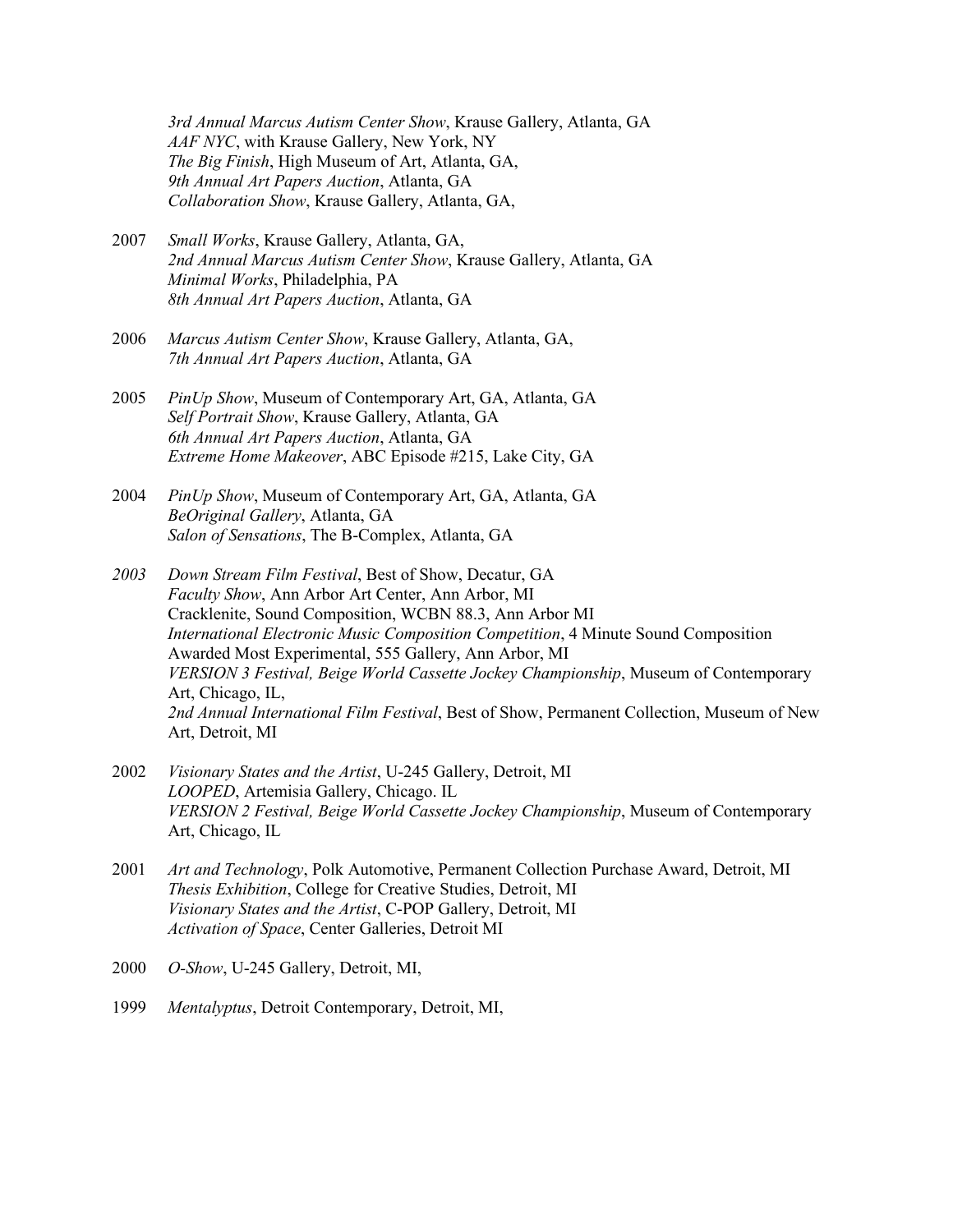# **Press:**

Introspective Magazine, These 9 Galleries Have Helped Turn the Lone Star State into a Thriving Art Hub, Meredith Mendelsohn, 1stDibs 2-3-2019 New American Paintings, Pop Industrial, Ellen Caldwell, 2015 Brickell Magazine, Artist Profile, December 2015 Blank Slate Magazine, #0, Frankfurt, Germany, March 2014 Brickell Magazine, Pop Design, May 2013 NY Arts Magazine, Pulse Art Fair Review, 5-10-2013 Absolute Arts.com, Pulse Art Fair Review, 5-10-2013 Art Fairs International, Pulse Art Fair Review, 5-10-2013 The Art Apse, Best of Pulse Art Fair May 2013 New York Magazine, Home Design, 4-5-2013 Examiner.com, 4-5-2013 , NY Arts Magazine Top 10 Shows of 2012, GRIDLIST at Alegra La Viola Gallery. http://www.nyartsmagazine.com/reviewed/top-ten-show-shows-of-2012 Fish 104.7, Atlanta, GA Artist in Residence Program at Marcus Autism Center, 4-12-2012 NY Arts Magazine, http://www.nyartsmagazine.com/reviewed/grid-un-grid 4-9-2012 Brooklyn Street Art, http://www.brooklynstreetart.com/theblog 03-29-2012 Citizens Times, A Century of Style in West Asheville, 3-25-2012 Huffington Post Blog, 3-19-2012 Village Voice Blog, 3-17-2012 Art Critical, Volta Experiences a Surge, by David Cohen, 3-10-2012 New American Paintings Blog, 3-10-2012 Artist a Day. www.artistsaday.com 3-1-2012 Close to Art online publication, Michael Picaron, Paris France, 1-2012 Minus Space Blog, January 2012, http://minusspace.com Minus Space Blog, November 2011, http://minusspace.com Minus Space Blog, March 2011 http://www.minusspace.com SOFI Magazine, Selected as one of 33 Creative Minds to know for 2011, nominated by Brian Bilzin, December 2010 Artcentric Blog, Miami, October 2010 Minus Space Blog, September 2010 http://www.minusspace.com, STUDIO VISIT, 11th Edition 2010 Moloko Plus, Moscow Russia, September 2009 (http://moloko-plus.ru/2009/09/david-e-peterson/) Loft Magazine, Glenn Hotel, Atlanta May 2009 Forbes.com, Top Ten Luxury Lofts, September 2008 Peach Magazine September 2008 Piedmont Review, July 2008 Southern Living, June 2008 Peach Magazine, May 2008 CNN, International Autism Day, Live Coverage at the Marcus Institute, April 2nd 2008 11 Alive News, Live at 6 p.m., We're all the same, We are all Different, Marcus Institute Show,June 16th 2007 Pine Magazine, Portfolio, November 2006 Peach Magazine, Summer 2006 Extreme Makeover Home Edition, Episode #215, Lake City, GA, April 2005 Style and Beyond, Featured Artist, PAX Network, January 2005 Detroit Free Press, Thesis Exhibition, Center for Creative Studies, May 10th 2001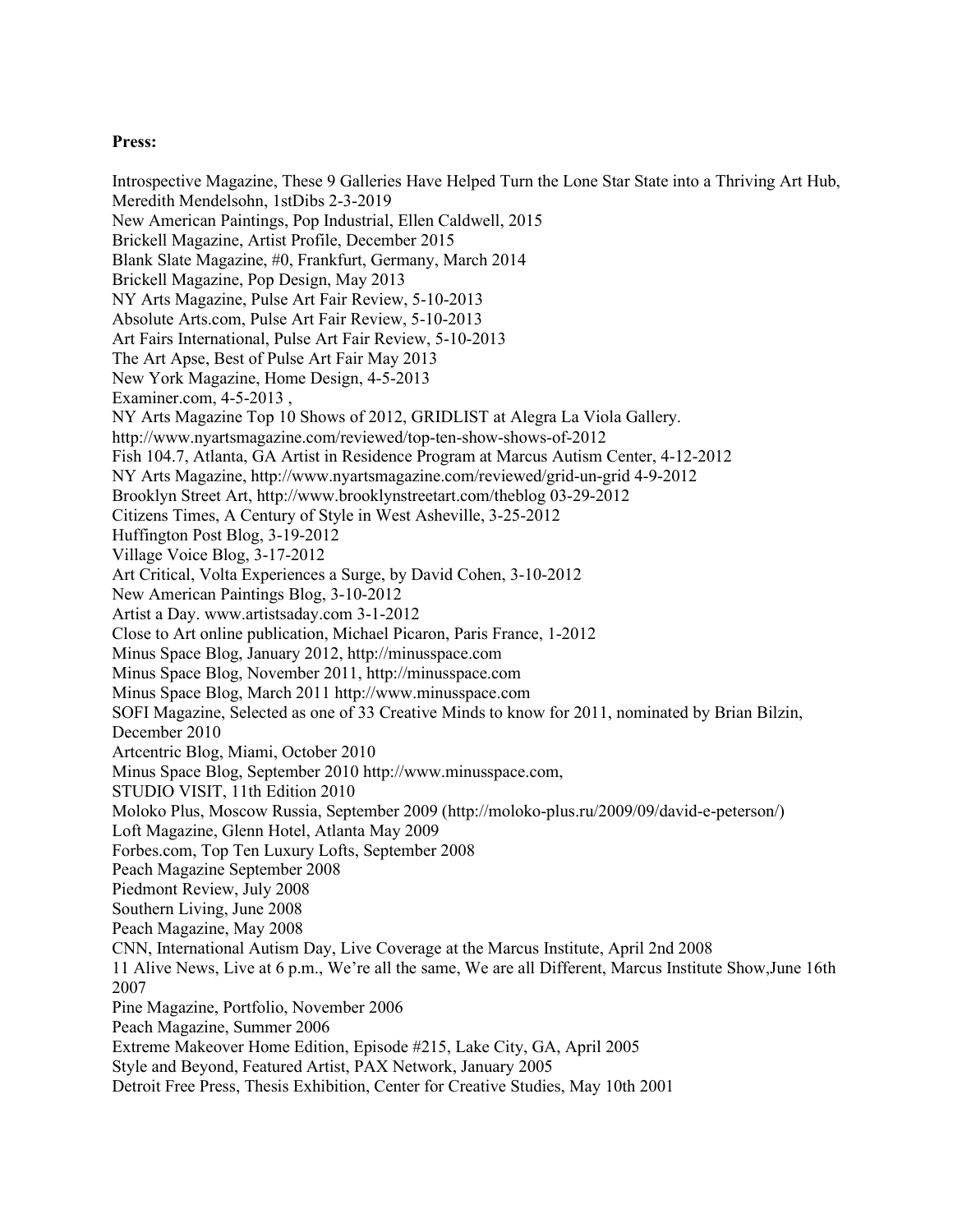## **Catalogs:**

New American Painting #112, 2014 Volta Art Fair, 2012 Miami International Art Fair, 2011 Studio Visit, 11th Edition, 2010

### **Collections:**

### **Public:**

Museum of New Art, Detroit, MI Progressive Art Collection, Cleveland, OH Bilzin and Sumberg, Corporate Offices, Miami, FL City Place at Buckhead, Related Group, Atlanta, GA Related Group Corporate Offices Miami, FL Mellow Mushroom, Lexington, S.C. Polk Automotive, Detroit, MI Glenn Hotel, Atlanta, GA RT FOODS, Scottsdale, AZ Staubach Realty, San Francisco, CA Tivoli, Atlanta, GA Shaun's, Atlanta, GA Bill Hallman, Atlanta, GA Urban Body Fitness, Atlanta, GA Marcus Autism Center, Atlanta, GA

# **Private:**

Jorge Perez, Miami, FL Bernie and Billy Marcus, Atlanta, GA Ann Veal, Atlanta, GA John and Cathi Peterman, CEO White Co Industries, Chicago, IL Mr and Mrs Anderson, Anderson Publishing, Atlanta, GA Victoria Sanders, Victoria Sanders and Asociates, LLC, New York, NY Marc Fritz,Managing Director, Flow Metro Development, Atlanta, GA Bud Russell, President of Balsar Companies, Atlanta, GA Scott West, President of West Architecture, Atlanta, GA Ed Seiber, President of Seiber Design, Atlanta, GA Lee Hodges, Vice President of Related Group, Miami, FL Jeffery Martin, Vice President, Wells Fargo Atlanta, Atlanta, GA Stuart Graff, Vice President and General Counsel for Sanford Brands, Chicago, IL Susan and Billy Farina, Vice President at COX Network, Atlanta, GA Mr. and Mrs Betsill, Partners at Ernst and Young, Atlanta, GA Florence Bryan, Director of Corporate Marketing, American Cancer Society, Atlanta, GA Mark Sebald, Senior Architect, Albert Kahn, Detroit, MI Benjamin and Katie Krause, New York, NY